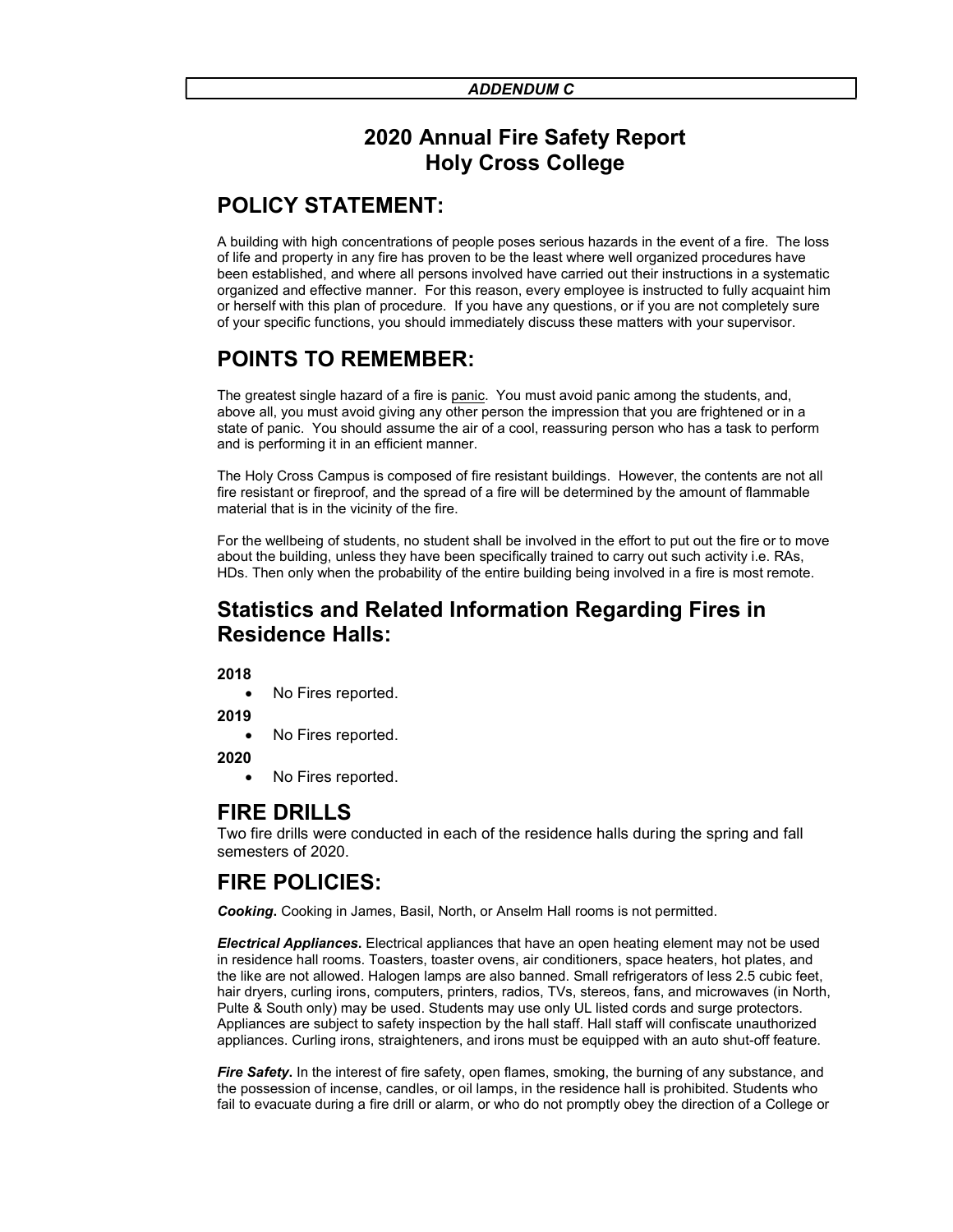civil official during an emergency, will be subject to disciplinary action. Setting false fire alarms, tampering with or misuse of fire safety equipment will result in severe disciplinary action for all persons involved.

#### FIRE SAFETY SYSTEMS IN HC RESIDENCE HALLS:

| <b>Facility</b> | <b>Smoke</b><br><b>Detection</b><br><b>Systems</b> | <b>Fire Alarm Monitoring</b><br>by Notre Dame Fire<br>Dept. | <b>Audible</b><br><b>Strobes</b> | <b>Automatic</b><br>closing Fire<br><b>Doors</b> | <b>Full</b><br><b>Sprinkler</b><br><b>System</b> | <b>Fire</b><br><b>Extinguishing</b><br><b>Devices</b> |
|-----------------|----------------------------------------------------|-------------------------------------------------------------|----------------------------------|--------------------------------------------------|--------------------------------------------------|-------------------------------------------------------|
|                 |                                                    |                                                             |                                  |                                                  |                                                  |                                                       |
| Anselm          | Х                                                  | х                                                           | X                                |                                                  | X                                                |                                                       |
| Basil           | X                                                  | х                                                           | X                                |                                                  | X                                                |                                                       |
| James           | X                                                  | X                                                           | X                                |                                                  | X                                                |                                                       |
| North           | Χ                                                  | x                                                           | X                                | X                                                | X                                                |                                                       |
| Pulte           | x                                                  | х                                                           | X                                | X                                                | х                                                |                                                       |
| South           | Χ                                                  |                                                             |                                  | Х                                                | х                                                |                                                       |

### PROCEDURES:

- 1. Any employee discovering evidence of a fire, or large quantities of smoke, should observe the following rules:
	- a. DO NOT panic!
	- b. Remove students, etc. away from immediate danger!
	- c. Close door behind you to contain any smoke and prevent fire from spreading.
	- d. Quickly locate and pull the nearest fire alarm pull station.
	- e. Notify Campus Safety and Security (574-239-8312)
- 2. The automatic fire alarm system will sound an alarm for the fire area via a pull station, smoke detector, or sprinkler head being activated.
	- a. The automatic fire alarm system will receive an alarm signal from an activated device and call the fire department, sound an audible alarm signal in the fire area, and annunciate the location of the fire on the fire panel and at the building entrance.

The Notre Dame Fire Department will arrive with-in six minutes. Campus Safety and Security or his designee will meet the fire department to give necessary information. After hours, the safety and security officer on duty will meet the fire department at the entry to the affected building.

- b. Telephone the Notre Dame Fire Dept. (574-631-5555) and give your name, Holy Cross College, and specific location of the fire.
- c. Instruct all personnel to remain well clear of the area affected by the fire to allow uninhibited access for firemen, both in and outside the building.
- d. Use the telephones only for emergency calls.
- e. Only the fire dept., \*Administrator or the Director of Facilities and Grounds will call an ALL CLEAR and silence the alarm and reset the fire system.
- f. Convene Emergency Response Team.
- 3. The automatic fire sprinkler system Residence Halls
	- a. The sprinkler heads are activated automatically by a rise in temperature from ambient to160 degrees.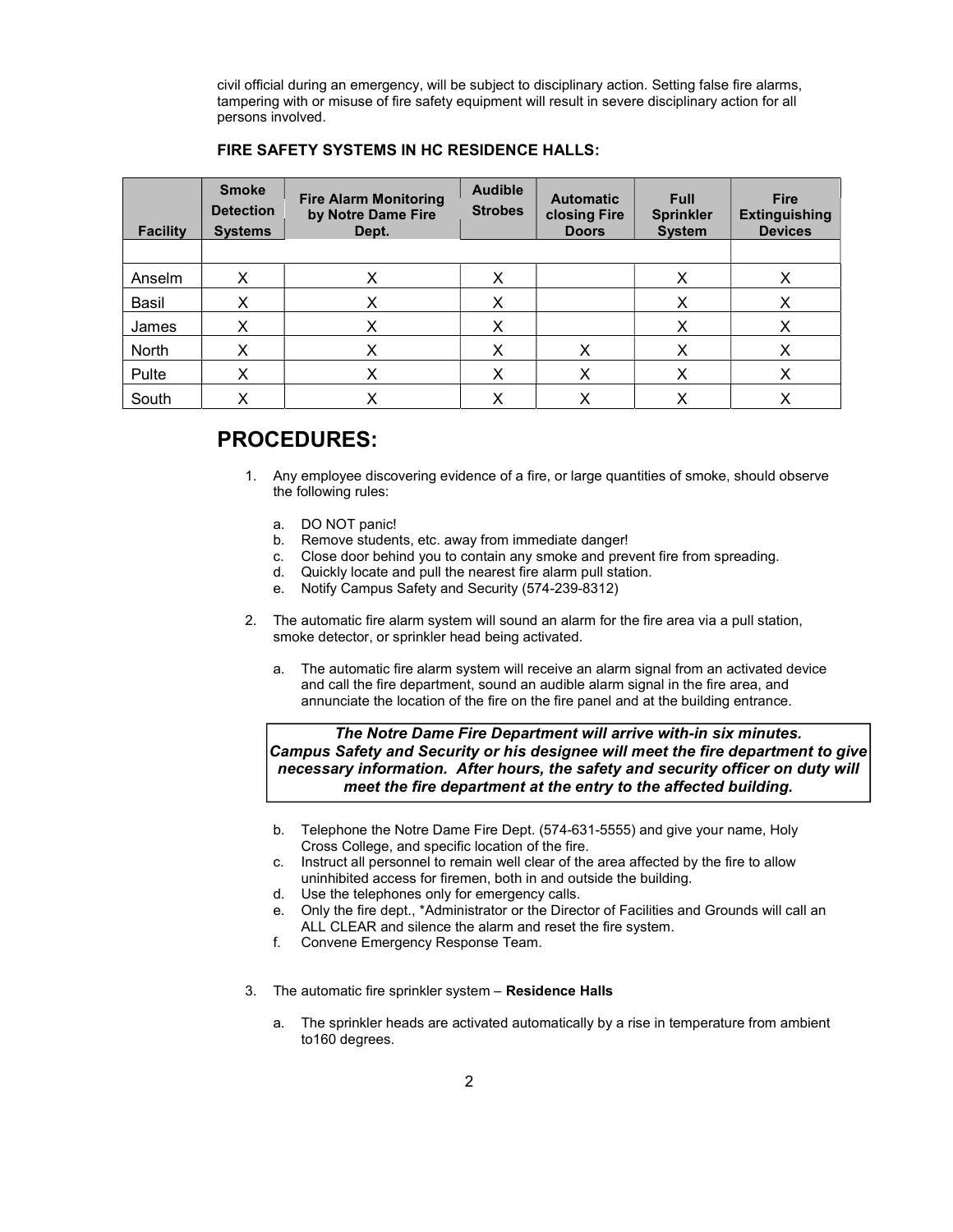- b. The activation of a sprinkler head will automatically sound the fire alarm and call the fire dept.
- c. Only the fire department or the Director of Facilities will shut off the water feeding the activated sprinkler head after the fire department has determined the fire is out and the ALL CLEAR has been given.
- 4. The fire alarm audible signal has sounded
	- a. Immediately evacuate the building.
	- b. Close doors behind you.
	- c. Don't panic.
	- d. If possible knock on your neighbor's doors and say THERE IS A FIRE GET OUT! Room checks will not be conducted while departing the building. Hall staff will not delay in evacuating the building.
	-
	- e. If smoke is in the corridors get low there is oxygen near the floor crawl to exits.<br>f. If you are unable to get out of the room use wet towels or what you have to prevent If you are unable to get out of the room use wet towels or what you have to prevent smoke from entering the room under doors etc., stay near the floor there will be oxygen there. Try to draw attention to the area you are trapped in; phone, window or calling for help. (Most fire related deaths are from smoke inhalation).
	- g. When you get outside stay together. Dorm residents are to meet at the outdoor basketball court. At that time it will be determined who is unaccounted for and where everyone should go until the ALL CLEAR is sounded.
- 5. Orientation instruction:
	- a. All members of the Residence Hall staff undergo fire safety training with members of the local fire department prior to the start of each academic year.
	- b. All residents shall receive instruction at the beginning of each semester with respect to; Escape routes, evacuation procedures, and fire equipment procedures and disaster event procedures.
	- c. All faculty and staff shall review at the beginning of each new school year evacuation procedures, fire and fire equipment procedures, disaster event procedures and the Crisis Management Plan.
- 6. Fire Extinguisher

There are many fire extinguishers located throughout the HCC campus. The same basic steps of use apply to all. It helps to remember **PASS**.

- a. Pull the safety pin.
- b. Aim at the base of the fire.<br>c. Squeeze the handle.
- Squeeze the handle.
- d. Sweep the extinguisher aim the discharging agent at the base of the fire until the fire is out.

# EVACUATION PROCEDURE:

Only the President or a designated College official may order the general evacuation of a building.

In case of partial evacuation of residence halls, temporary housing of displaced students will be according to the following priority:

- With other students in remaining residence halls.
- In the Pfeil Recreation Center. Donations of blankets, pillows, air mattresses, and other supplies will be requested of other students, Red Cross, South Bend Community.
- Local hotels.
- Long term accommodations may be sought in homes of members of the community (Media/Public Relations)
- Dorm space may become available by encouraging local students to volunteer to move home.